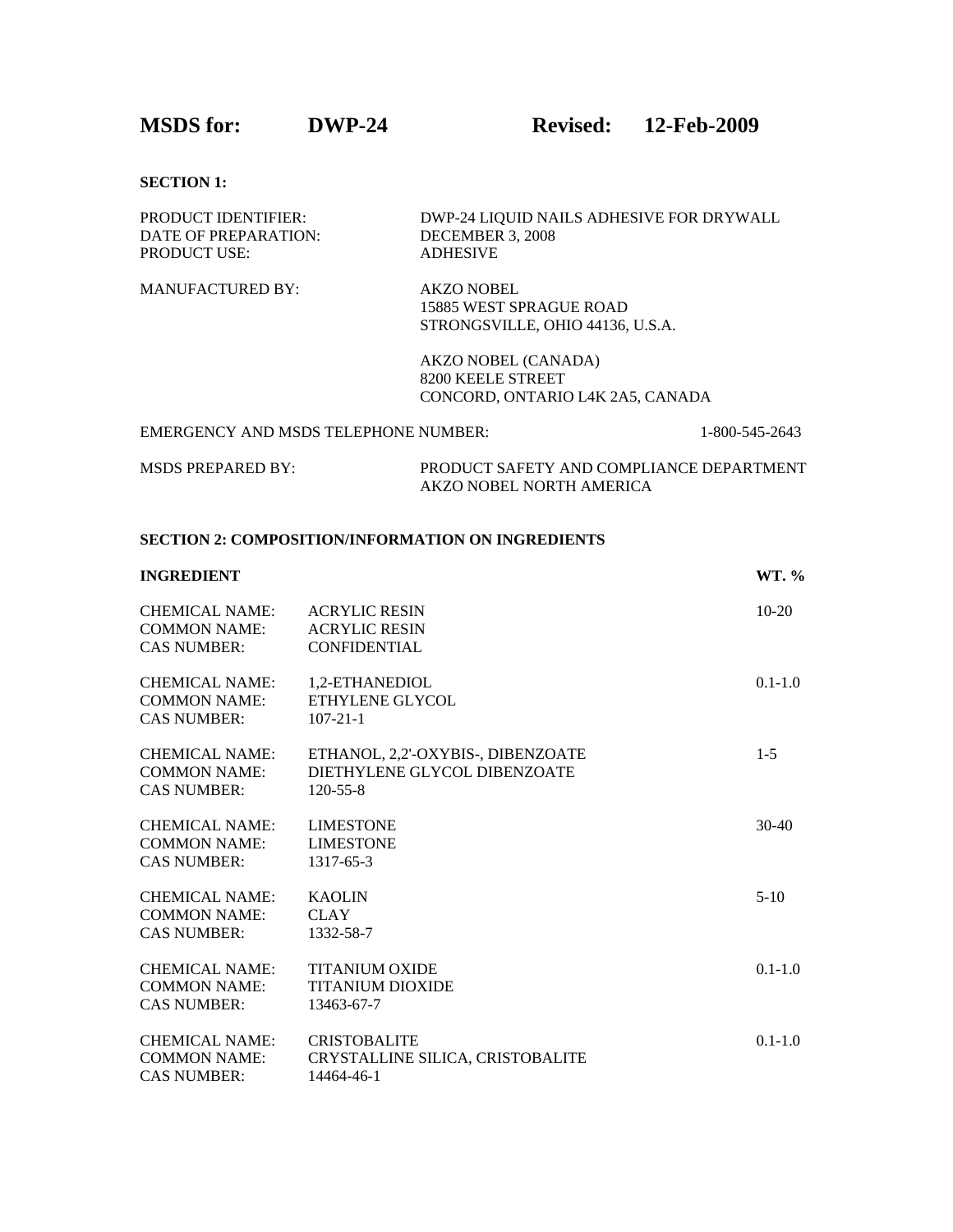| CHEMICAL NAME:      | OUARTZ        | $0.1 - 1.0$ |
|---------------------|---------------|-------------|
| <b>COMMON NAME:</b> | <b>OUARTZ</b> |             |
| <b>CAS NUMBER:</b>  | 14808-60-7    |             |
|                     |               |             |

| CHEMICAL NAME:      | <b>WATER</b> | $30-40$ |  |
|---------------------|--------------|---------|--|
| <b>COMMON NAME:</b> | <b>WATER</b> |         |  |
| <b>CAS NUMBER:</b>  | 7732-18-5    |         |  |

### **SECTION 3: HAZARDS IDENTIFICATION**

PRIMARY ROUTE(S) OF EXPOSURE: INHALATION, SKIN CONTACT, EYE CONTACT, INGESTION

EFFECTS OF OVEREXPOSURE

| INHALATION: | IRRITATION OF RESPIRATORY TRACT. PROLONGED INHALATION |
|-------------|-------------------------------------------------------|
|             | MAY LEAD TO HEADACHE, NAUSEA, PNEUMOCONIOSIS.         |
|             |                                                       |

- SKIN CONTACT: IRRITATION OF SKIN.
- EYE CONTACT: IRRITATION OF EYES. PROLONGED OR REPEATED CONTACT CAN CAUSE TEARING OF EYES, REDNESS OF EYES.
- INGESTION: INGESTION MAY CAUSE MOUTH AND THROAT IRRITATION, HEADACHE, NAUSEA, VOMITING, GASTRO-INTESTINAL DISTURBANCES, ABDOMINAL PAIN, INTOXICATION, DIFFICULTY OF BREATHING, CARDIAC ABNORMALITIES, BLOOD ABNORMALITIES, KIDNEY DAMAGE, CONVULSIONS, CYANOSIS, BRAIN DAMAGE, CHEST EFFECTS.

### MEDICAL CONDITIONS AGGRAVATED BY EXPOSURE

EYE, SKIN, RESPIRATORY DISORDERS, LUNG DISORDERS

#### **SECTION 4: FIRST-AID MEASURES**

| <b>INHALATION:</b>   | REMOVE TO FRESH AIR. RESTORE AND SUPPORT CONTINUED<br>BREATHING. GET EMERGENCY MEDICAL ATTENTION. HAVE<br>TRAINED PERSON GIVE OXYGEN IF NECESSARY. GET MEDICAL<br>HELP FOR ANY BREATHING DIFFICULTY.                                                       |
|----------------------|------------------------------------------------------------------------------------------------------------------------------------------------------------------------------------------------------------------------------------------------------------|
| <b>SKIN CONTACT:</b> | WASH THOROUGHLY WITH SOAP AND WATER. IF ANY PRODUCT<br>REMAINS, GENTLY RUB PETROLEUM JELLY, VEGETABLE OR<br>MINERAL/BABY OIL ONTO SKIN. REPEATED APPLICATIONS MAY BE<br>NEEDED. REMOVE CONTAMINATED CLOTHING. WASH<br>CONTAMINATED CLOTHING BEFORE RE-USE. |
| EYE CONTACT:         | FLUSH IMMEDIATELY WITH LARGE AMOUNTS OF WATER,<br>ESPECIALLY UNDER LIDS FOR AT LEAST 15 MINUTES. IF<br>IRRITATION OR OTHER EFFECTS PERSIST. OBTAIN MEDICAL<br>TREATMENT.                                                                                   |
| <b>INGESTION:</b>    | IF SWALLOWED, OBTAIN MEDICAL TREATMENT IMMEDIATELY.                                                                                                                                                                                                        |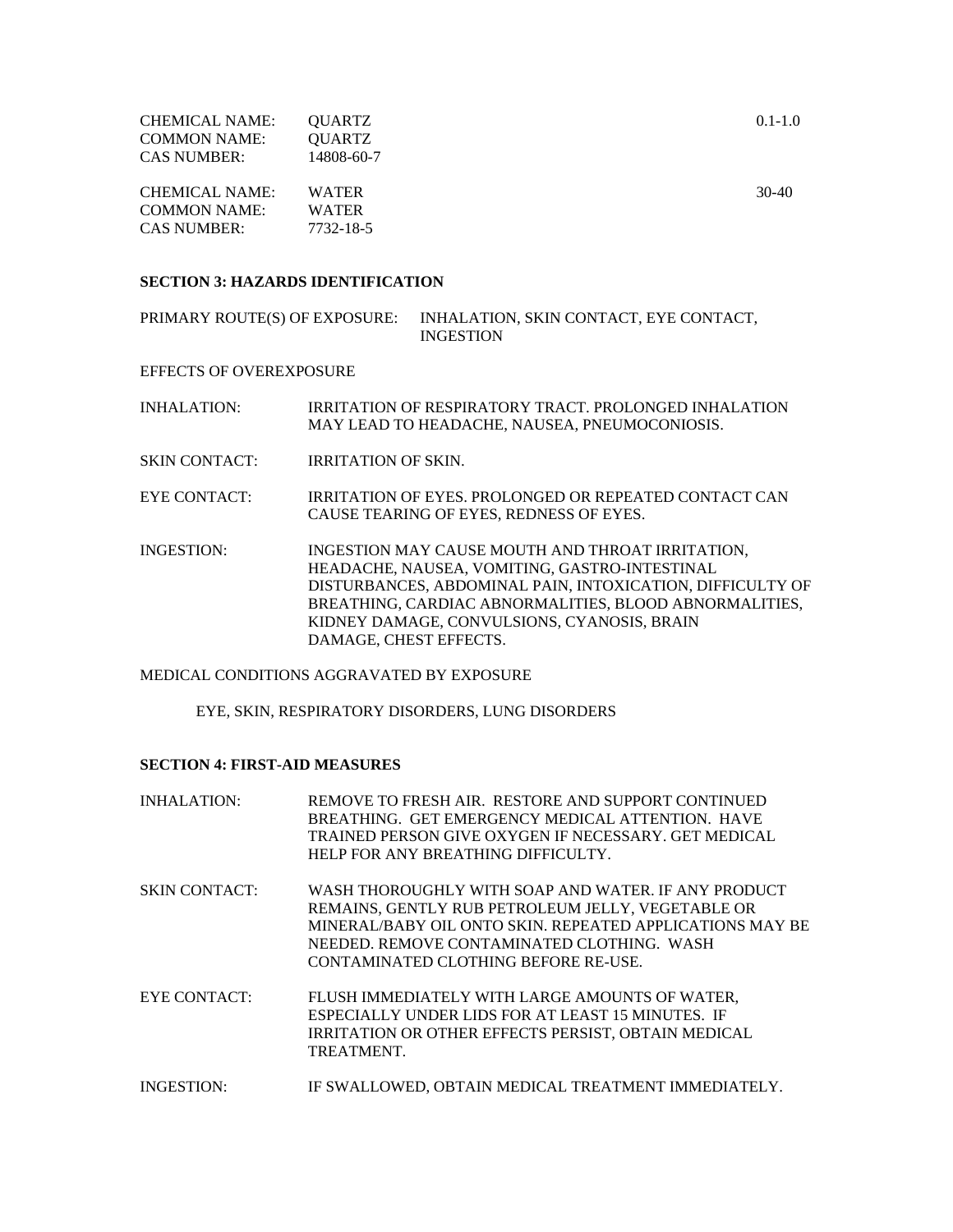## **SECTION 5: FIRE-FIGHTING MEASURES**

FLASH POINT (SETA): ABOVE 200F/93C LOWER EXPLOSIVE: LIMIT: NOT AVAILABLE UPPER EXPLOSIVE LIMIT: NOT AVAILABLE

FIRE EXTINGUISHING MEDIA: DRY CHEMICAL OR FOAM, WATER FOG, CARBON DIOXIDE

UNUSUAL FIRE AND EXPLOSION HAZARDS

CLOSED CONTAINERS MAY BURST IF EXPOSED TO EXTREME HEAT OR FIRE.

FIRE FIGHTING PROCEDURES

WATER MAY BE USED TO COOL AND PROTECT EXPOSED CONTAINERS. FIREFIGHTERS SHOULD USE FULL PROTECTIVE CLOTHING, EYE PROTECTION, AND SELF-CONTAINED BREATHING APPARATUS.

HAZARDOUS DECOMPOSITION OR COMBUSTION PRODUCTS

 CARBON MONOXIDE, CARBON DIOXIDE, ACRYLIC MONOMERS OXIDES OF CALCIUM

### **SECTION 6: ACCIDENTAL RELEASE MEASURES**

STEPS TO BE TAKEN IN CASE MATERIAL IS RELEASED OR SPILLED

COMPLY WITH ALL APPLICABLE HEALTH AND ENVIRONMENTAL REGULATIONS. VENTILATE AREA. PLACE COLLECTED MATERIAL IN PROPER CONTAINER. SPILLED MATERIAL IS EXTREMELY SLIPPERY.

## **SECTION 7: HANDLING AND STORAGE**

STORE BELOW 100F (38C). KEEP FROM FREEZING.

OTHER PRECAUTIONS: USE ONLY WITH ADEQUATE VENTILATION. DO NOT TAKE INTERNALLY. KEEP OUT OF REACH OF CHILDREN. AVOID CONTACT WITH SKIN AND EYES, AND BREATHING OF VAPORS. WASH HANDS THOROUGHLY AFTER HANDLING, ESPECIALLY BEFORE EATING OR SMOKING. KEEP CONTAINERS TIGHTLY CLOSED AND UPRIGHT WHEN NOT IN USE.

### **SECTION 8: EXPOSURE CONTROLS/PERSONAL PROTECTION**

| <b>LIMESTONE</b>                |                                              |            |
|---------------------------------|----------------------------------------------|------------|
| 10 MG/M3                        | OSHA(TWA):                                   | 5 MG/M3    |
|                                 |                                              |            |
|                                 |                                              |            |
| 1332-58-7                       |                                              |            |
| 2 <sub>NG</sub> /M <sub>3</sub> | OSHA(TWA):                                   | 5 MG/M3    |
|                                 |                                              |            |
|                                 |                                              |            |
| 13463-67-7                      |                                              |            |
| 10 MG/M3                        | OSHA(TWA):                                   | $10$ MG/M3 |
|                                 | 1317-65-3<br><b>CLAY</b><br>TITANIUM DIOXIDE |            |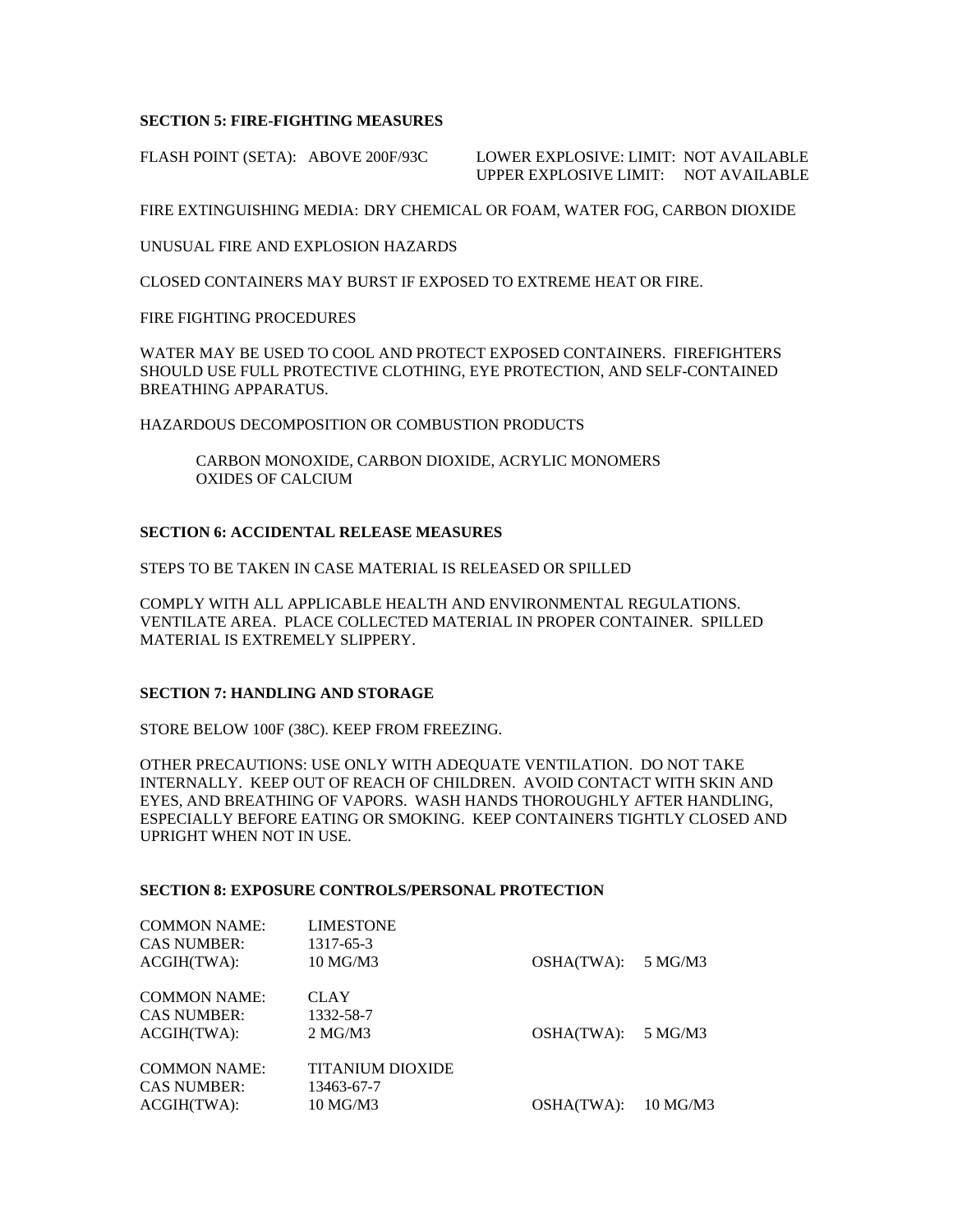| COMMON NAME:       | CRYSTALLINE SILICA, CRISTOBALITE |                         |  |
|--------------------|----------------------------------|-------------------------|--|
| <b>CAS NUMBER:</b> | 14464-46-1                       |                         |  |
| ACGIH(TWA):        | 0.025 MG/M3                      | $OSHA(TWA):$ 0.05 MG/M3 |  |
|                    |                                  |                         |  |

| <b>COMMON NAME:</b> | <b>OUARTZ</b>         |                      |  |
|---------------------|-----------------------|----------------------|--|
| <b>CAS NUMBER:</b>  | 14808-60-7            |                      |  |
| ACGIH(TWA):         | $0.025 \text{ MG/M3}$ | OSHA(TWA): 0.1 MG/M3 |  |

### RESPIRATORY PROTECTION

CONTROL ENVIRONMENTAL CONCENTRATIONS BELOW APPLICABLE EXPOSURE STANDARDS WHEN USING THIS MATERIAL. WHEN RESPIRATORY PROTECTION IS DETERMINED TO BE NECESSARY, USE A NIOSH/MSHA (CANADIAN Z94.4) APPROVED ELASTOMERIC SEALING-SURFACE FACEPIECE RESPIRATOR OUTFITTED WITH ORGANIC VAPOR CARTRIDGES AND PAINT SPRAY (DUST/MIST) PREFILTERS. DETERMINE THE PROPER LEVEL OF PROTECTION BY CONDUCTING APPROPRIATE AIR MONITORING. CONSULT 29CFR1910.134 FOR SELECTION OF RESPIRATORS (CANADIAN Z94.4).

VENTILATION: PROVIDE DILUTION VENTILATION OR LOCAL EXHAUST TO PREVENT BUILD-UP OF VAPORS.

PERSONAL PROTECTIVE EQUIPMENT: EYE WASH, SAFETY SHOWER, SAFETY

 GLASSES OR GOGGLES, IMPERVIOUS GLOVES, IMPERVIOUS CLOTHING

### **SECTION 9: PHYSICAL AND CHEMICAL PROPERTIES**

| VAPOR PRESSURE:                    | NOT AVAILABLE | SPECIFIC GRAVITY:     | 1.456           |
|------------------------------------|---------------|-----------------------|-----------------|
| BOILING RANGE (F/C): NOT AVAILABLE |               | WEIGHT PER GALLON:    | 12.13/14.57 IMP |
| APPEARANCE:                        | <b>WHITE</b>  | % VOLATILE BY VOLUME: | 59.32           |
| PHYSICAL STATE:                    | <b>PASTE</b>  | SOLUBLE IN WATER:     |                 |
| PH:                                | 9.50          |                       |                 |

## **SECTION 10: STABILITY AND REACTIVITY**

| UNDER NORMAL CONDITIONS:    | STABLE (SEE SECTION 5 FIRE FIGHTING MEASURES)               |
|-----------------------------|-------------------------------------------------------------|
| <b>MATERIALS TO AVOID:</b>  | OXIDIZERS, ACIDS, AMMONIUM SALTS,<br><b>STYRENE MONOMER</b> |
| <b>CONDITIONS TO AVOID:</b> | FREEZING, SPARKS, OPEN FLAME, IGNITION<br><b>SOURCES</b>    |
| HAZARDOUS POLYMERIZATION:   | WILL NOT OCCUR                                              |

#### **SECTION 11: TOXICOLOGICAL INFORMATION**

| COMMON NAME:                      | DIETHYLENE GLYCOL DIBENZOATE |                |         |          |
|-----------------------------------|------------------------------|----------------|---------|----------|
| CAS NUMBER:                       | 120-55-8                     |                |         |          |
| CARCINOGENICITY LISTED BY: NTP NO |                              | <b>IARC NO</b> | OSHA NO | ACGIH NO |
| LD50: 2830.00 MG/KG ORL RAT       |                              |                |         |          |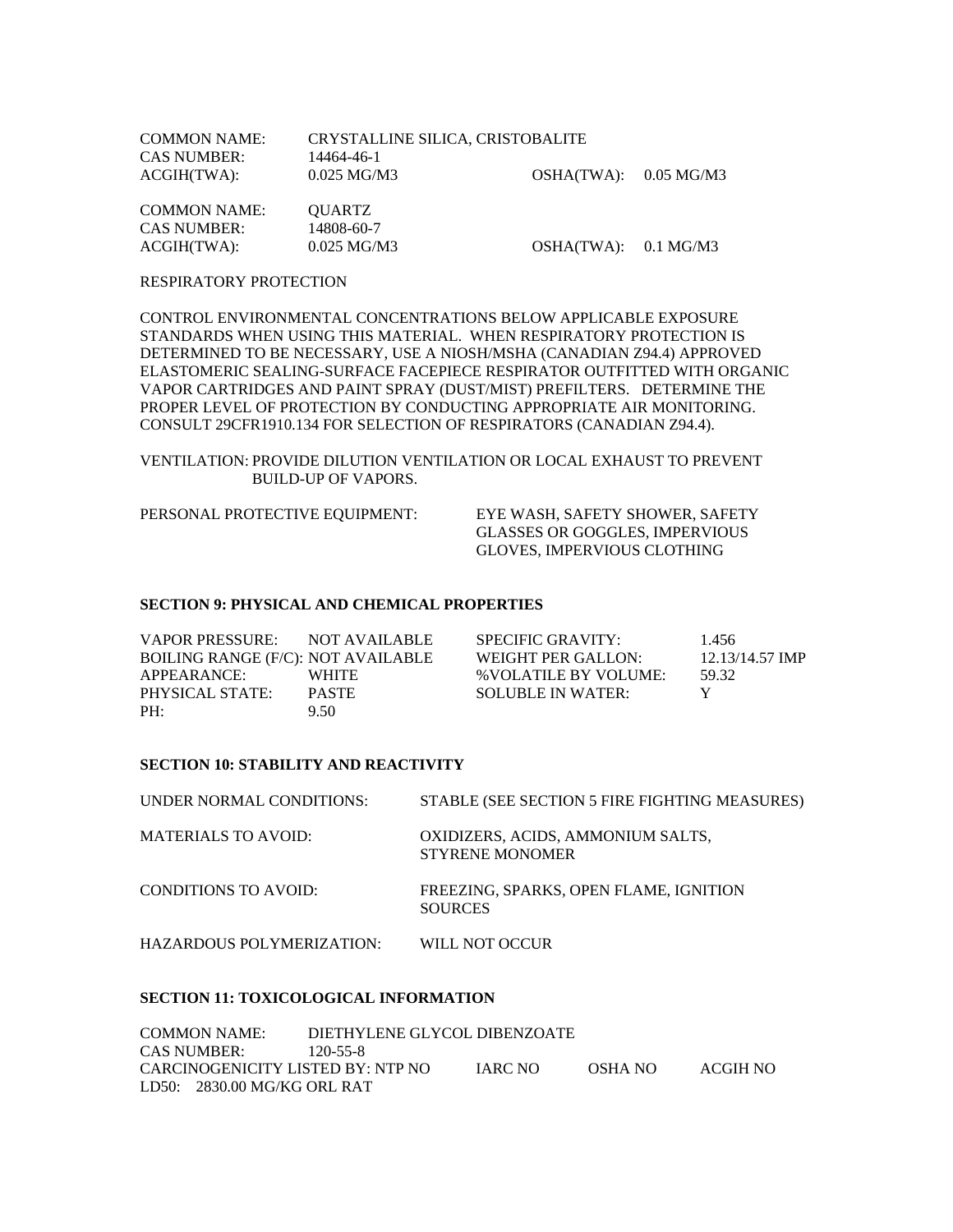| <b>COMMON NAME:</b><br><b>CAS NUMBER:</b>                                                                 | <b>LIMESTONE</b><br>1317-65-3                                                              |                                      |                                                                                                                                                                                                                                                                                                                                                                                                                                                                                                                                                                                                                                                                                                                                                                                                                      |                                                                                                                                                                                                            |  |
|-----------------------------------------------------------------------------------------------------------|--------------------------------------------------------------------------------------------|--------------------------------------|----------------------------------------------------------------------------------------------------------------------------------------------------------------------------------------------------------------------------------------------------------------------------------------------------------------------------------------------------------------------------------------------------------------------------------------------------------------------------------------------------------------------------------------------------------------------------------------------------------------------------------------------------------------------------------------------------------------------------------------------------------------------------------------------------------------------|------------------------------------------------------------------------------------------------------------------------------------------------------------------------------------------------------------|--|
| CARCINOGENICITY LISTED BY: NTP NO<br>LD50: 6450.00 MG/KG ORL RAT                                          |                                                                                            | <b>IARC NO</b>                       | <b>OSHA NO</b>                                                                                                                                                                                                                                                                                                                                                                                                                                                                                                                                                                                                                                                                                                                                                                                                       | <b>ACGIH NO</b>                                                                                                                                                                                            |  |
| <b>COMMON NAME:</b><br><b>CAS NUMBER:</b>                                                                 | <b>CLAY</b><br>1332-58-7                                                                   |                                      |                                                                                                                                                                                                                                                                                                                                                                                                                                                                                                                                                                                                                                                                                                                                                                                                                      |                                                                                                                                                                                                            |  |
| CARCINOGENICITY LISTED BY: NTP NO                                                                         |                                                                                            | <b>IARC NO</b>                       | <b>OSHA NO</b>                                                                                                                                                                                                                                                                                                                                                                                                                                                                                                                                                                                                                                                                                                                                                                                                       | <b>ACGIH NO</b>                                                                                                                                                                                            |  |
| <b>COMMON NAME:</b><br><b>CAS NUMBER:</b><br>LD50: 24.00 GM/KG ORL RAT<br>LC50: 6820.00 MG/M3/4HR IHL RAT | <b>TITANIUM DIOXIDE</b><br>13463-67-7<br>CARCINOGENICITY LISTED BY: NTP YES 2B IARC YES 2B |                                      | <b>OSHA NO</b>                                                                                                                                                                                                                                                                                                                                                                                                                                                                                                                                                                                                                                                                                                                                                                                                       | <b>ACGIH NO</b>                                                                                                                                                                                            |  |
|                                                                                                           |                                                                                            |                                      |                                                                                                                                                                                                                                                                                                                                                                                                                                                                                                                                                                                                                                                                                                                                                                                                                      |                                                                                                                                                                                                            |  |
| <b>COMMON NAME:</b><br><b>CAS NUMBER:</b>                                                                 | CRYSTALLINE SILICA, CRISTOBALITE<br>14464-46-1                                             |                                      |                                                                                                                                                                                                                                                                                                                                                                                                                                                                                                                                                                                                                                                                                                                                                                                                                      |                                                                                                                                                                                                            |  |
|                                                                                                           | CARCINOGENICITY LISTED BY: NTP YES                                                         | <b>IARC YES 1</b>                    | <b>OSHA NO</b>                                                                                                                                                                                                                                                                                                                                                                                                                                                                                                                                                                                                                                                                                                                                                                                                       | <b>ACGIH YES A2</b>                                                                                                                                                                                        |  |
| <b>COMMON NAME:</b><br><b>CAS NUMBER:</b>                                                                 | <b>QUARTZ</b><br>14808-60-7                                                                |                                      |                                                                                                                                                                                                                                                                                                                                                                                                                                                                                                                                                                                                                                                                                                                                                                                                                      |                                                                                                                                                                                                            |  |
| <b>CARCINOGENICITY LISTED BY: NTP YES</b>                                                                 |                                                                                            | <b>IARC YES 1</b>                    | <b>OSHA NO</b>                                                                                                                                                                                                                                                                                                                                                                                                                                                                                                                                                                                                                                                                                                                                                                                                       | <b>ACGIH YES A2</b>                                                                                                                                                                                        |  |
| SUPPLEMENTAL HEALTH INFORMATION                                                                           |                                                                                            |                                      |                                                                                                                                                                                                                                                                                                                                                                                                                                                                                                                                                                                                                                                                                                                                                                                                                      |                                                                                                                                                                                                            |  |
|                                                                                                           | NO ADDITIONAL EFFECTS ARE ANTICIPATED                                                      |                                      |                                                                                                                                                                                                                                                                                                                                                                                                                                                                                                                                                                                                                                                                                                                                                                                                                      |                                                                                                                                                                                                            |  |
| CARCINOGENICITY:                                                                                          | EXPERIMENTAL ANIMALS.                                                                      |                                      | CONTAINS CRYSTALLINE SILICA WHICH IS CONSIDERED A<br>HAZARD BY INHALATION. IARC HAS CLASSIFIED<br>CRYSTALLINE SILICA AS CARCINOGENIC TO HUMANS<br>(GROUP 1). CRYSTALLINE SILICA IS ALSO A KNOWN CAUSE<br>OF SILICOSIS, A NONCANCEROUS LUNG DISEASE. THE<br>NATIONAL TOXICOLOGY PROGRAM (NTP) HAS CLASSIFIED<br>CRYSTALLINE SILICA AS A KNOWN HUMAN CARCINOGEN.<br>IN A LIFETIME INHALATION STUDY, EXPOSURE TO 250<br>MG/M3 TITANIUM DIOXIDE RESULTED IN THE<br>OCCURRED ONLY AT DUST LEVELS THAT OVERWHELMED<br>DIFFERENT FROM COMMON HUMAN LUNG TUMORS IN<br>BOTH TYPE AND LOCATION. THE RELEVANCE OF THESE<br>FINDINGS TO HUMANS IS UNKNOWN BUT QUESTIONABLE.<br>(IARC) HAS CLASSIFIED TITANIUM DIOXIDE AS POSSIBLY<br>CARCINOGENIC TO HUMANS (GROUP 2B) BASED ON<br>AND SUFFICIENT EVIDENCE OF CARCINOGENICITY IN | DEVELOPMENT OF LUNG TUMORS IN RATS. THESE TUMORS<br>THE ANIMALS' LUNG CLEARANCE MECHANISMS AND WERE<br>THE INTERNATIONAL AGENCY FOR RESEARCH ON CANCER<br>INADEQUATE EVIDENCE OF CARCINOGENICITY IN HUMANS |  |
| <b>REPRODUCTIVE EFFECTS:</b>                                                                              |                                                                                            |                                      | NO REPRODUCTIVE EFFECTS ARE ANTICIPATED                                                                                                                                                                                                                                                                                                                                                                                                                                                                                                                                                                                                                                                                                                                                                                              |                                                                                                                                                                                                            |  |
| <b>MUTAGENICITY:</b>                                                                                      |                                                                                            | NO MUTAGENIC EFFECTS ARE ANTICIPATED |                                                                                                                                                                                                                                                                                                                                                                                                                                                                                                                                                                                                                                                                                                                                                                                                                      |                                                                                                                                                                                                            |  |
| TERATOGENICITY:                                                                                           |                                                                                            |                                      | NO TERATOGENIC EFFECTS ARE ANTICIPATED                                                                                                                                                                                                                                                                                                                                                                                                                                                                                                                                                                                                                                                                                                                                                                               |                                                                                                                                                                                                            |  |